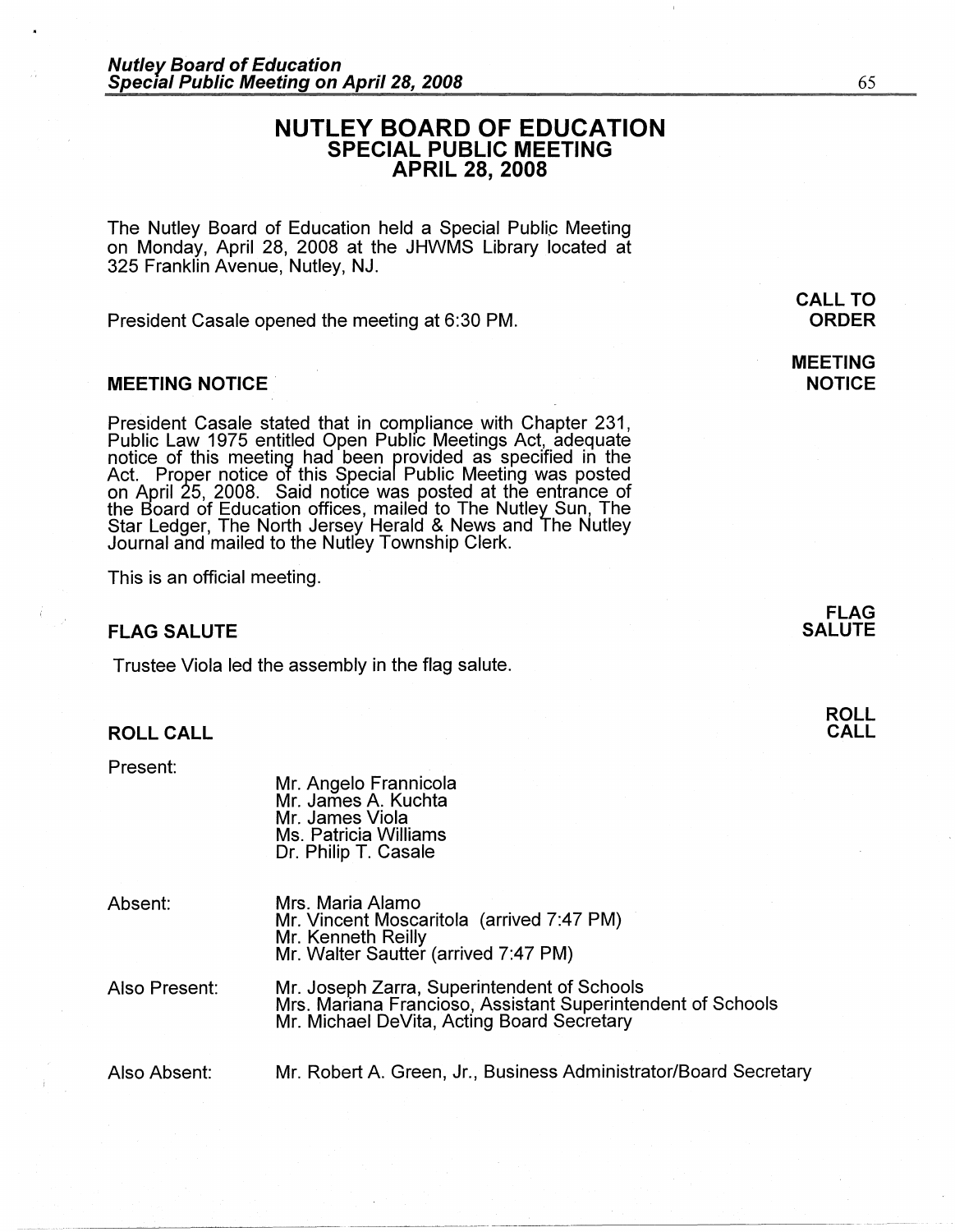Mr. Zarra announced that the Extended Day Program would be operating during the month of August.

Mrs. Francioso explained the guidelines for operating an Extended Day Program.

Mr. Zarra, Mrs. Franciosa and Mrs. Gervasio will meet to discuss the new guidelines of the program.

## **MOTION TO ADJOURN TO EXECUTIVE SESSION**

At 6:46 PM Trustee Frannicola moved and Trustee Kuchta seconded the following resolution:

WHEREAS, the Board of Education will be discussing matters exempt from public discussion pursuant to N.J.S.A. 10:4-12,

NOW, THEREFORE, BE IT RESOLVED that the Board of Education recess to Closed Executive Session at this time to discuss the following:

Pending Legal Claims

BE IT FURTHER RESOLVED that the results of the discussions will be made public by inclusion on the agenda of a subsequent meeting of the Board of Education or when the reasons for discussing such matters in closed session no longer exist.

The motion was approved by voice vote.

## **RECONVENE MEETING**

At 7:39 PM Trustee Kuchta moved, Trustee Williams seconded, and the Board unanimously approved by voice vote a motion to reconvene the public meeting.

The meeting reconvened in the JHWMS Library located at 325 Franklin Avenue, Nutley, NJ.

#### **ROLL CALL**

Present:

Mr. Angelo Frannicola Mr. James A. Kuchta Mr. James Viola Ms. Patricia Williams Dr. Philip T. Casale

Absent:

Mrs. Maria Alamo Mr. Vincent Moscaritola (arrived 7:47 PM) Mr. Kenneth Reilly Mr. Walter Sautter (arrived 7:47 PM)

### **RECONVENE**

**ROLL CALL**